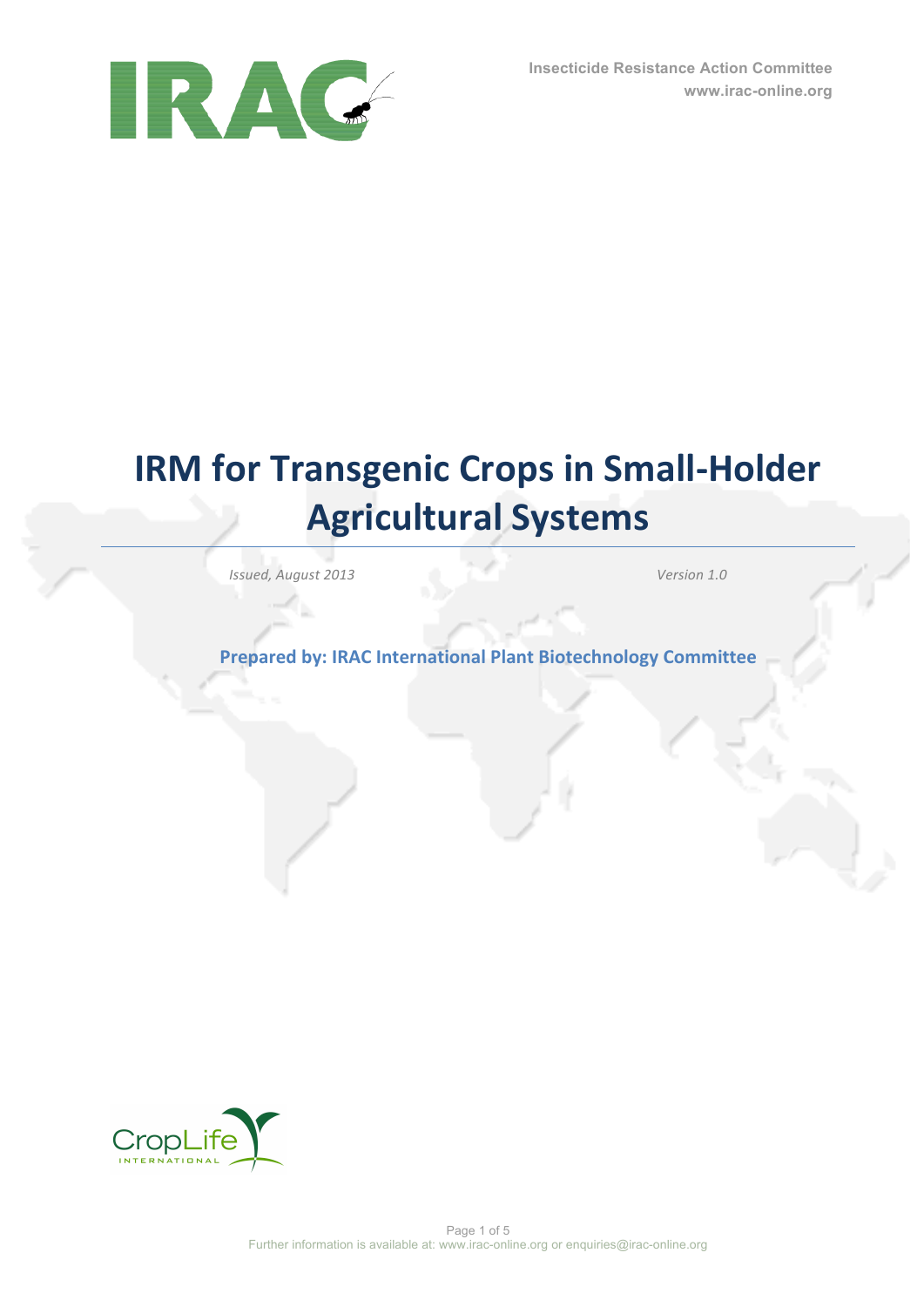# **IRM** for Transgenic Crops in Small-Holder Agricultural Systems

IRAC International Plant Biotechnology Committee

# **Introduction**

As with any tool used to manage pest populations, deployment of transgenic insect-protected crops can select for insects with alleles providing resistance to the transgenic trait. Over multiple insect generations, resistance alleles can increase in frequency and spread through a pest population until that population is resistant and the effectiveness of the transgenic crop in providing protection from damaging populations is diminished.

Resistance is not a unique concern for transgenic crops, but has developed to most classes of insecticides and even to some cultural practices. Resistance may lead to lost revenue to growers due to yield loss as well as increased costs associated with more aggressive pest management measures and alterations to cropping practices. Many growers may accept the medium term risks of such costs in order to maximize short term profitability. However, it is in the interests of technology providers, who find the value of their products and return on investment diminished by resistance, to take proactive measures that delay its onset. The agricultural community also benefits from measures that improve the sustainability of the crop production system. The agricultural community, therefore, must balance short term needs for growers to raise a crop in an economically efficient way and maximize yield with the longer term need to promote economic and environmental sustainability of the crop production system.

Insect resistance management (IRM) is the set of practices deployed to slow or reduce the chance of resistant insect populations developing. Generally the goals of IRM are not specific (e.g. target number of years until resistance) but IRM is intended to extend the useful life of a particular insect protection trait or transgenic crop under conditions of field use. IRM programs balance the science of resistance evolution with practical and economic realities. An IRM program that does not accommodate practical and economic realities is unlikely to be successfully implemented. This document provides guidance for developing IRM programs in agricultural systems that are dominated by small holders where the economic and practical considerations can be very different from industrial agricultural systems.

# **Elements of a Proactive IRM Program**

## *Scientific basis*

The scientific basis of resistance management for insect-protected transgenic crops has been well established. The rate at which insect pest populations adapt to a transgenic crop depends on (i) the biology and ecology of the pest; (ii) the genetics of resistance; (iii) the insecticidal properties of the crop; and (iv) the properties of the agricultural system.

Key aspects of pest biology and ecology include the insect population's use of alternative host plants, including crops and natural vegetation; insect seasonal migration and over-wintering biology; adult insect dispersal within and among fields; larval insect feeding behavior including dispersal within and among plants; and density-dependent and density-independent factors affecting mortality, fecundity and dispersal.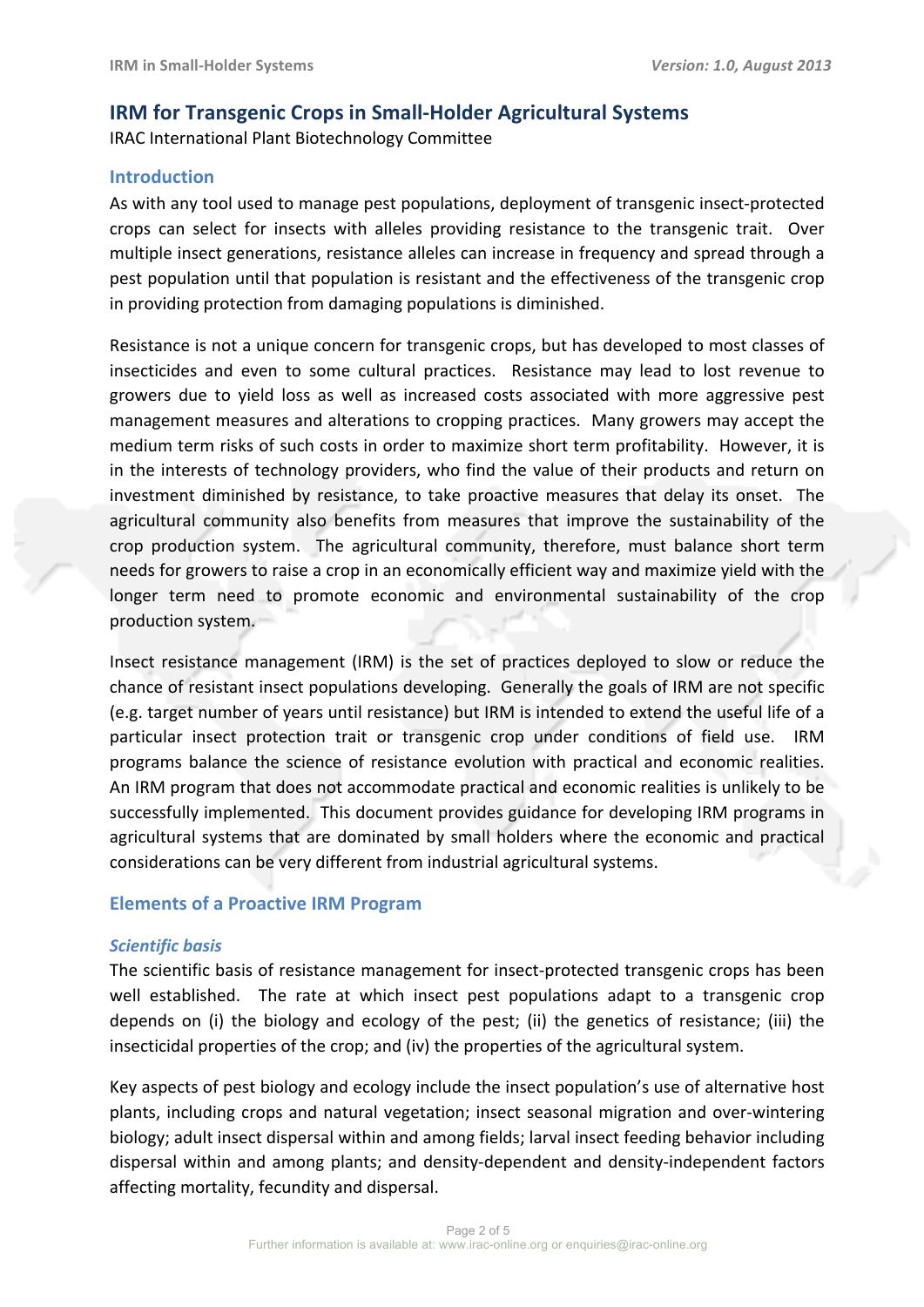Key elements of the genetics of resistance include the number of genes involved in resistance, the number of alleles that affect the expression of resistance, the dominance of the resistance alleles, the level of resistance that resistance alleles confer, and the fitness costs associated with resistance alleles.

Key considerations for the transgenic crop include the number of insect-protection traits that are active against the target pest population, the concentration at which the insecticidal active ingredients are expressed in tissues on which the insects feed, and the potency of the active ingredients.

The agricultural system considerations include the diversity of crops grown, their spatial distribution, the proportion of crops with the same and with different active ingredients and the proportion without insect protection, the availability and use of alternative pest management practices and tools.

Many of these biological, genetic, and operational factors are unknown prior to, and even during, the period of commercial use of a transgenic crop. Others are naturally highly variable or unpredictable. Research on some of these elements may help develop or refine the scientific basis of an IRM plan. Simulation models have been developed for some systems that integrate many of these factors enabling their relative importance and interactions to be investigated, as well as the effect of variability and uncertainty. These models have enabled the development of sound science-based IRM principles.

# *Refuge-based resistance management*

The most common foundation of resistance management for insect-protected transgenic crops is the use of refuges. Refuges consist of host plants that do not contain insectprotection traits allowing a portion of the target pest population to escape exposure so that susceptibility to the trait can be maintained in the population. Depending upon what insectprotection traits, insects, and agricultural system is being considered, refuge can exist in many different forms. Refuge can consist of: the same species as the transgenic crop and be deliberately grown alongside or nearby the transgenic crop; different crop species that are suitable hosts and are deliberately grown near the transgenic crop; and/or natural vegetation and alternative host crops ("natural refuge"). In situations where the refuge is deliberately grown near to the transgenic crop, specific guidelines related to the size, proximity, structure, and management options may apply.

## **Other elements of an IRM plan**

Other elements of an IRM plan should include:

- Pest/crop/region-specific guidelines for integrated pest management of the target insect populations
- Grower education on resistance management, product performance, field scouting for unexpected damage by target pests, and guidelines for use of insecticides
- Monitoring grower implementation of refuges and best management practices
- Resistance monitoring and baselines
- Remedial action plans to deal with resistant populations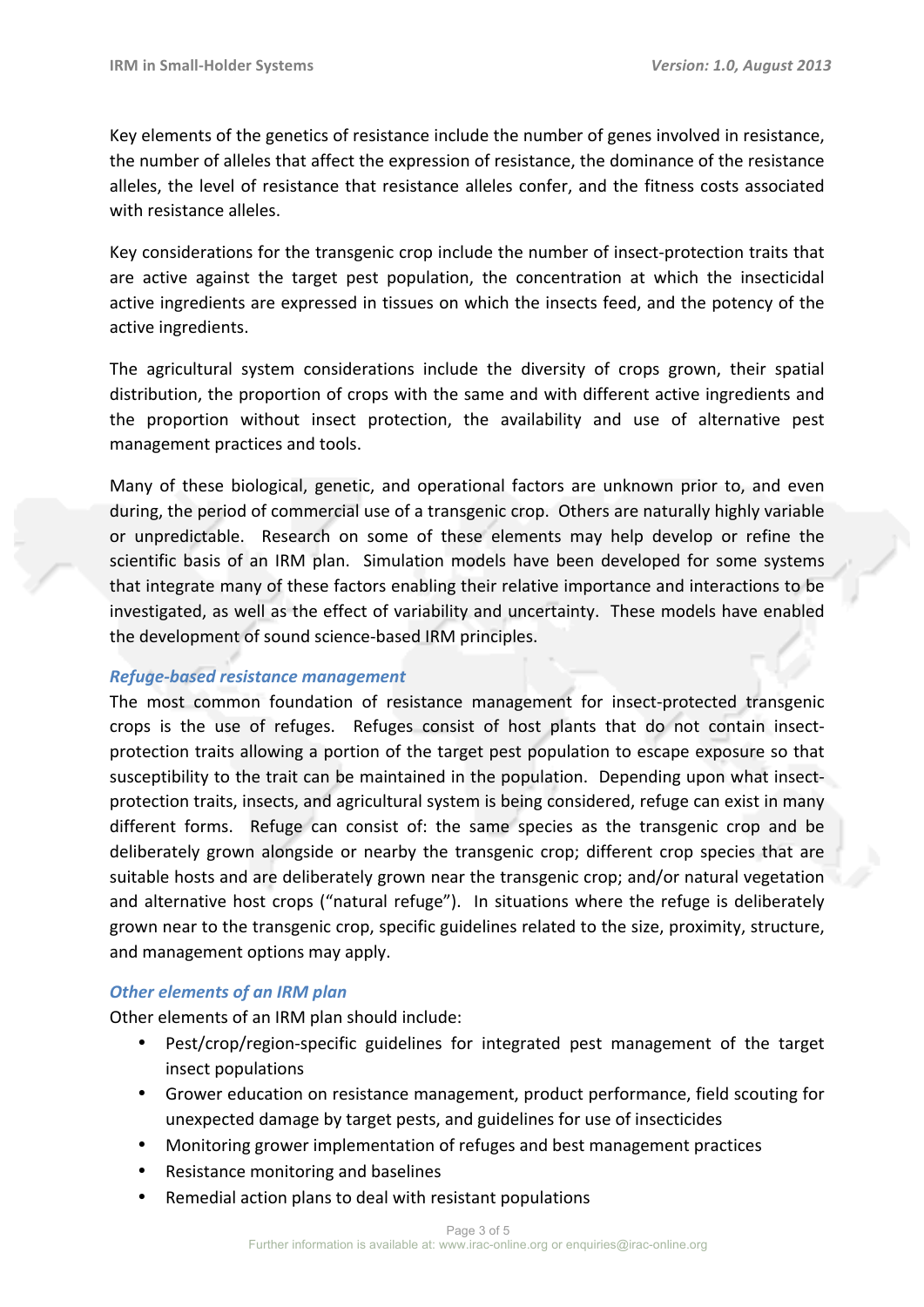#### *Practical and regulatory considerations*

The guidelines for refuge establishment and management are developed based on the scientific considerations described above as well as practical and economic considerations. The scientific basis of IRM cannot be used alone to determine the refuge guidelines. Because, by definition, refuges consist of plants that do not contain traits that provide protection from the target pest, their implementation and management add cost and complexity to crop production and often result in pest injury and yield loss. This economic and logistical burden is borne by the growers. In small-holder situations, the growers' perceived and actual losses arising from refuge implementation can create a high barrier to refuge adoption. IRM programs therefore must accommodate both economic and practical realities. The developers of these programs must take into account economic and social impacts on the rural agricultural community and effects on broader societal goals. Where appropriate, regulators should encourage technology providers to harmonize IRM programs for similar products. Complex differences among IRM programs discourage adoption and undermine the overall goal of sustaining the utility of these crop protection tools.

# **Recommendations for IRM in small-holder agriculture systems**

#### *Refuge Guidelines*

- 1) Unless biological data (e.g. natural refuge, migration) indicate a structured refuge is unnecessary, providers of transgenic insect-protected seed should include refuge seed with the traited product.
	- Natural refuge may be sufficient if abundant alternative crop or wild hosts are demonstrated to be reliably available in the area of cultivation at the same time as the transgenic crop.
	- Refuge may be unnecessary for a pest species with annual migration that does not persist year-round in the region where the transgenic crop is grown unless there is significant return migration.
- 2) The refuge seed proportion should be harmonized across products with similar attributes, where possible.
- 3) The refuge seed delivery mechanism should be harmonized across products with similar attributes, where possible.
	- For example, if a situation favors seed blends, this approach would be preferred.
	- Otherwise, refuge should be provided with the transgenic seed in a manner that enables growers to plant a separate refuge. This may be a "bag-in-bag" approach and should include recommendations for appropriate structure and proximity of the refuge area.
- 4) Under a separate refuge approach, a "community refuge" that combines the individual refuges for multiple farms within an area should be considered. The distance or area covered by such a refuge approach would be dependent upon the key target pests and should be limited to the pest most greatly impacted by distance.
- 5) A separate refuge can be treated with insecticides by the grower if unacceptable pest damage is occurring, but such treatment should not include active ingredients with the same mode of action as the insecticidal trait and should be kept to a minimum.